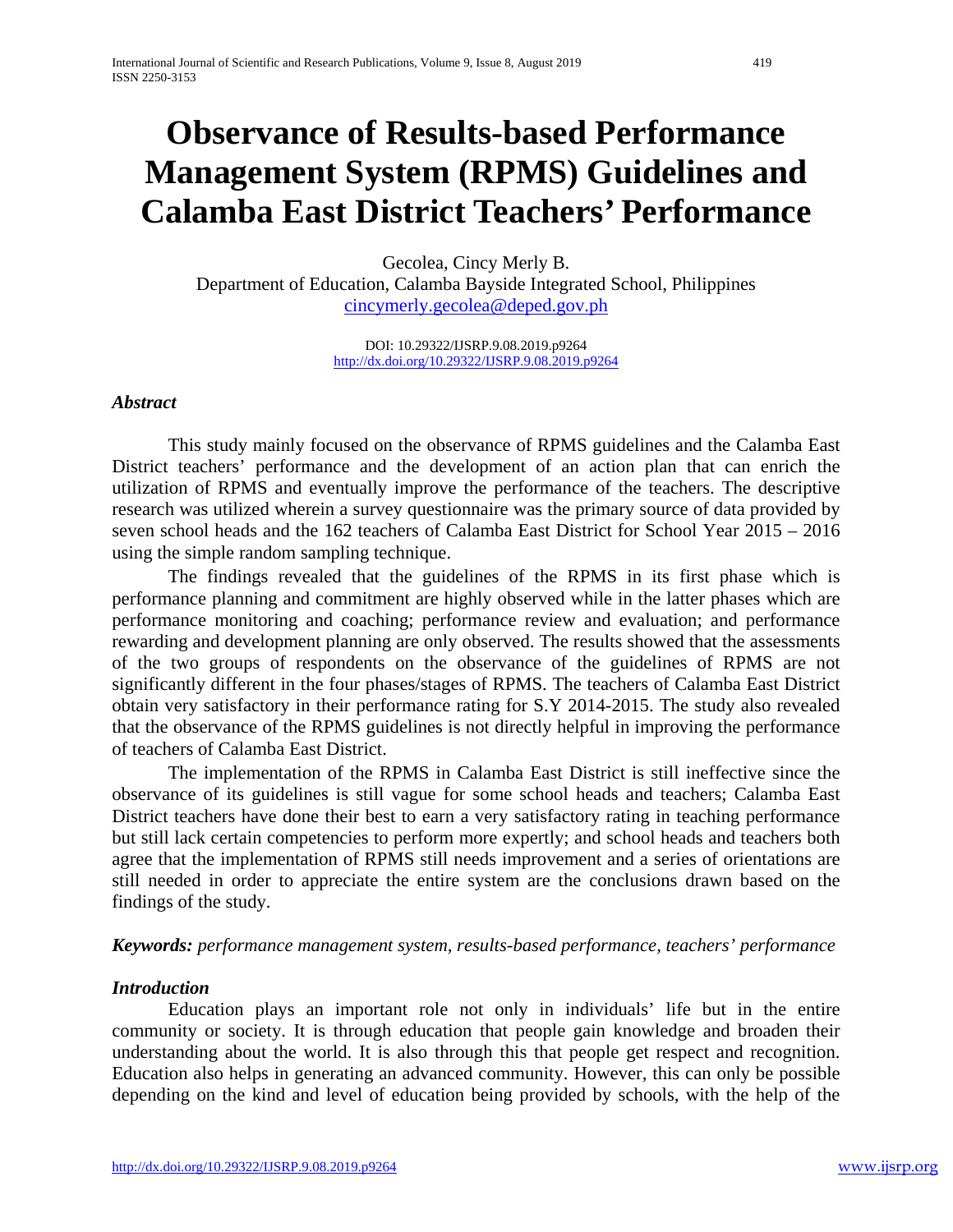teachers. For this reason, teachers' performance must be properly evaluated in order to assure the effectiveness of the teachers. Using the appropriate performance management system is very important.

The Department of Education is using the Results-based Performance Management System in evaluating the performance of the teachers. It is aligned with the strategic Performance Management System (SPMS) which has 4 phases/stages: Performance Planning and Commitment, Performance Monitoring and Coaching, Performance Review and Evaluation and Performance Rewarding and Development Planning. Despite the clear objectives of the use of Results-Based Performance Management System in evaluating the teachers in order to determine their effectiveness, still it encounters challenges and problems. In this regard, there is really a need for a study that will determine the relationship between Results-Based Performance Management System and the teachers' performance.

# *Objectives of the Study*

The main objectives of the study were as follows.

- 1. To assess the observance of the guidelines of the RPMS with regard to its four phases or stages of implementation.
- 2. To recognize the performance rating of teachers for school year 2014-2015.
- 3. To determine the perception of the teachers and school heads on the observance of the guidelines of the RPMS.
- 4. To point out the relationship of the observance of RPMS and teachers' performance.
- 5. To develop an action plan can be offered to enrich the utilization of RPMS and to improve teachers' performance.

# *Methodology*

# **Sample and Data Collection**

The respondents of the study were the public secondary school heads and teachers of the selected secondary public schools in Calamba East District. Calamba East District has seven (7) public secondary schools, namely: Calamba Bayside National High School-TechVoc, Calamba Bayside National High School-SPA, Calamba City Science High School, Calamba National High School-Main, Calamba National High School-Annex, Barretto National High School, and Lecheria National High School. The total number of respondents was identified using stratified sampling technique. The teacher-respondents were selected using the simple random sampling technique. Thus, it is necessary to first ask permission from the school that will undergo the survey. The researcher sought permission from the Schools' Division Superintendent of Calamba City through a formal request to in order to distribute and retrieve questionnaires from the respondents. The request letter was signed and approved by the said authority prior to the schedule of data gathering. Moreover, a permission letter was also obtained to retrieve copies of teachers' performance ratings covering school year 2014 – 2015. Afterwards, two hundred questionnaires were sent out. After eliminating invalid questionnaires, 169 (84.5%) were retained for analysis.

## **Measures**

A one-part questionnaire was used in the study which assessed the observance of the RPMS guidelines of school head and teachers in Calamba East District based on its four phases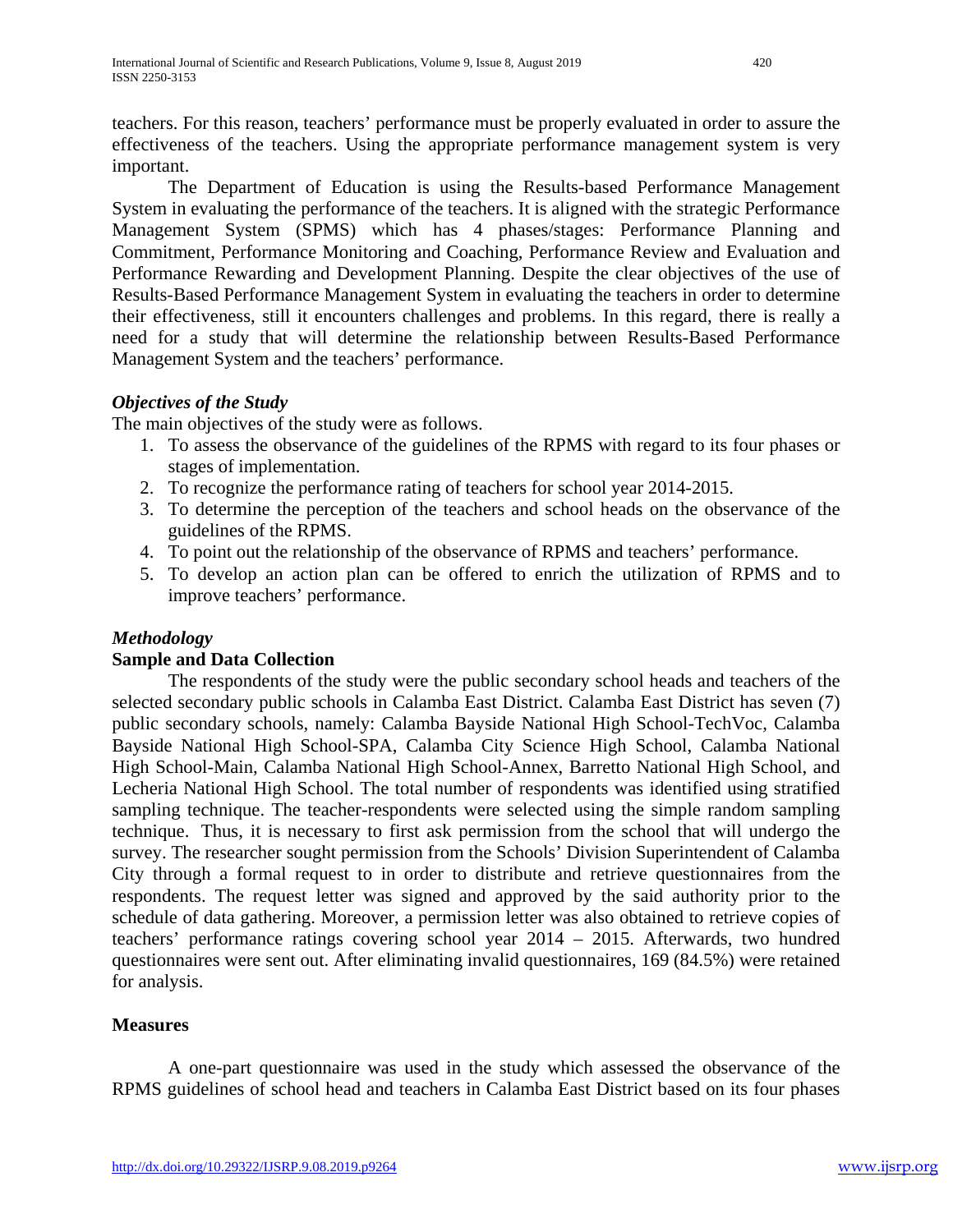or stages. The mean scores of respondent groups on the observance of RPMS guidelines are used to test learning performance of students. Items in all scales were rated using a four-point Likert Scale, ranging from 1 (not observed) to 4 (highly observed).

To evaluate the performance of teacher respondents the researcher used the previous result of the performance evaluation using the CB-PAST index of performance, if the summative rating is 3.51 or higher and no performance index of below proficient in any of the standards it means that the teachers' performance is **outstanding**; if the summative rating is 2.51 or higher and no performance index of below basic in any of the standards therefore the performance is **very satisfactory**; and if it is 1.51 or higher and no performance index of **below** basic in any of the standards then the teachers; performance is **satisfactory**, while if the summative rating is 1.00 or above with at least one performance index value below basic in any of the standards therefore the performance is **below basic.** 

## **Proceedings**

The questionnaire was developed based on the RPMS guidelines given by the Department of Education (DepEd). All the indicators presented in the researcher-made questionnaire was also aligned and followed the four-phase cycle of the RPMS consistent with the Civil Service Commission SPMS that provided the most important aspects to be evaluated, which were later reflected in the different items. The survey questionnaire was evaluated by the three experts. Two experts were from the Department of Education since RPMS was the focus of the study and which was the primary evaluation tool being used by the department to evaluate the teachers, and the other one was from the private sector which the researcher believes can give a suggestion to better improve the instrument. After getting the suggestions from them, the three agreed that the first part of the survey questionnaire which was about the profile of the respondents be removed since it was not part of the researchers' Statement of the Problem. Then, they recommended that the instrument be used for collecting the needed data.

## **Data Analysis**

Raw data was converted into meaningful data through SPSS. The data needs to be edited, classified and tabulated so that it may become worthwhile for the required purposes. In order to draw conclusions, the collected data was analyzed and presented in the form of tables. Collected data was analyzed by using Pearson product-moment correlation.

## *Results*

## **1. Observance of RPMS Guidelines**

#### *1.1. Performance Planning and Commitment*

In terms of Performance Planning and Commitment, the school heads and teachers of Calamba East District assessed that the observance of RPMS guidelines is highly observed with a general assessment of 3.56.

## *1.2. Performance Monitoring and Coaching*

The general composite assessment of 3.36 expressed that as a whole the guidelines are observed only in the implementation of RPMS in terms of monitoring and coaching with a general assessment of 3.36.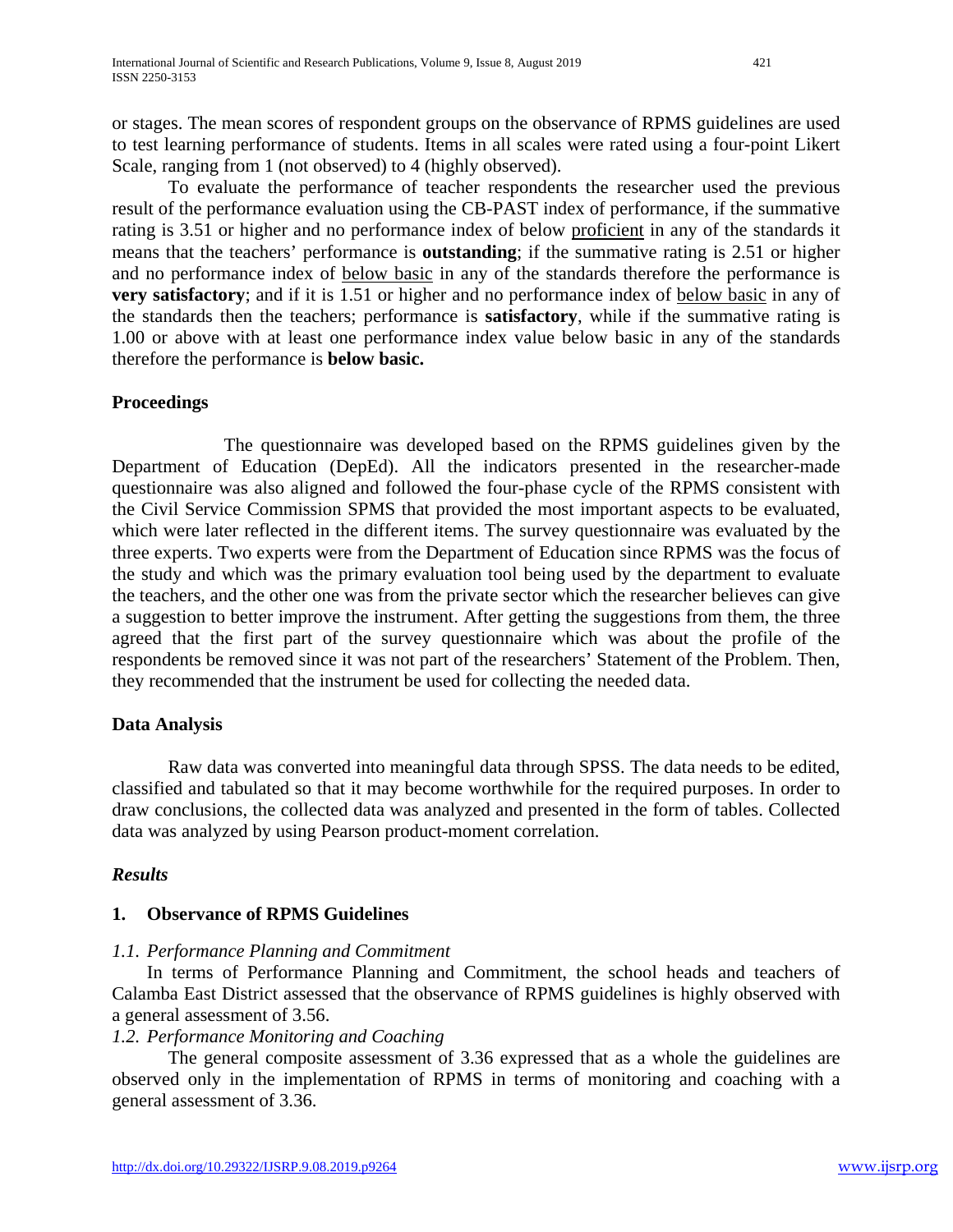#### *1.3. Performance Review and Evaluation*

In terms of performance review and evaluation, this phase garnered a general assessment of 3.44 stating that the guidelines are observed.

*1.4. Performance Rewarding and Developmental Planning*

The general assessment yielded that guidelines are observed in terms of performance rewarding and developmental planning with a mean of 3.44.

## **2. Calamba East District Teachers' Performance Rating for School Year 2014-2015**

The mean average of 3.17 reveals that the performance of the teachers of Calamba East District is very satisfactory.

# **3. Difference between the Assessments of the Two Groups of Respondents on the Observance of the RPMS Guidelines**

Table 1 revealed that there is no difference between the assessments of the two groups of respondents on the observance of the guidelines of Results-based Performance Management System.

| <b>AREAS</b>                              | <b>RESPONDENTS</b> | <b>GENERAL</b><br><b>ASSESSMENT</b> | т.<br><b>VALUE</b> | <b>P</b> -<br><b>VALUE</b> | <b>DECISION</b> | <b>REMARKS</b>                          |
|-------------------------------------------|--------------------|-------------------------------------|--------------------|----------------------------|-----------------|-----------------------------------------|
| Performance<br>Planning and<br>Commitment | School heads       | 3.62                                |                    | 0.411                      | Accept Ho       | N <sub>O</sub>                          |
|                                           | <b>Teachers</b>    | 3.50                                | $-.825$            |                            |                 | Significant<br><b>Difference</b>        |
| Performance<br>Monitoring and<br>Coaching | School heads       | 3.34                                | .209               | 0.835                      | Accept Ho       | NO.<br>Significant<br><b>Difference</b> |
|                                           | <b>Teachers</b>    | 3.37                                |                    |                            |                 |                                         |
| Performance<br>Review and<br>Evaluation   | School heads       | 3.47                                |                    | 0.707                      | Accept Ho       | NO.                                     |
|                                           | <b>Teachers</b>    | 3.41                                | $-.377$            |                            |                 | Significant<br>Difference               |
| Performance                               | School heads       | 3.51                                |                    |                            |                 | N <sub>O</sub>                          |
| Rewarding and<br>Development<br>Planning  | Teachers           | 3.46                                | $-.858$            | 0.392                      | Accept Ho       | Significant<br><b>Difference</b>        |

### **Table 1 Comparison of Assessments of School Heads and Teachers on the Observance of RPMS Guidelines**

**Test Used:** t-Test @ 0.05 level of significance

# **4. Relationship between the Assessed Observance of RPMS and the Teachers' Performance Rating**

Table 2 showed that there is no significant relationship between the assessed observance of RPMS and the teachers' performance rating in all the aspects.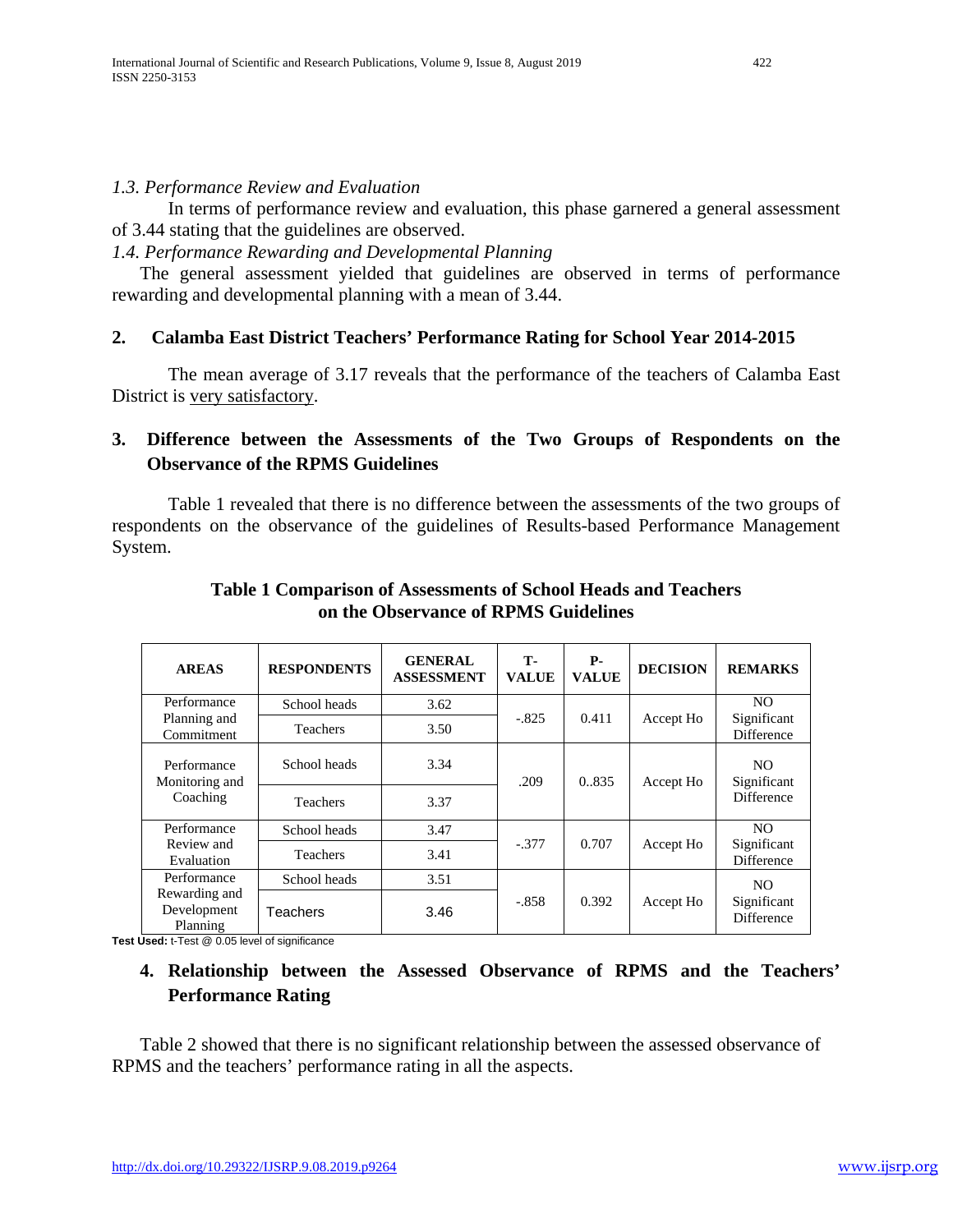| Currelation between reactions in errormance Katting and<br><b>Assessed Observance of RPMS Guidelines</b> |                                           |                                           |                                         |                                                         |  |  |  |  |  |
|----------------------------------------------------------------------------------------------------------|-------------------------------------------|-------------------------------------------|-----------------------------------------|---------------------------------------------------------|--|--|--|--|--|
|                                                                                                          | Variable 2: Guidelines of the RPMS        |                                           |                                         |                                                         |  |  |  |  |  |
| Variable 1:<br><b>Performance Rating</b>                                                                 | Performance<br>Planning and<br>Commitment | Performance<br>Monitoring and<br>Coaching | Performance<br>Review and<br>Evaluation | Performance<br>Rewarding and<br>Development<br>Planning |  |  |  |  |  |
| <b>Pearson Correlation</b>                                                                               | $-.015$                                   | $-.002$                                   | .091                                    | $-.002$                                                 |  |  |  |  |  |
| Degree of Correlation                                                                                    | Very small                                | Very small                                | Very small                              | Very small                                              |  |  |  |  |  |
| P-value                                                                                                  | .851                                      | .977                                      | .251                                    | .984                                                    |  |  |  |  |  |
| Decision                                                                                                 | Accept Null<br>hypothesis                 | Accept Null<br>hypothesis                 | Accept Null<br>hypothesis               | Accept Null<br>hypothesis                               |  |  |  |  |  |
| Remarks                                                                                                  | No Significant<br>Relationship            | No Significant<br>Relationship            | No Significant<br>Relationship          | No Significant<br>Relationship                          |  |  |  |  |  |

**Table 2 Correlation between Teachers' Performance Rating and** 

**Test Used:** Pearson Correlation @ 0.05 level of significance

#### **5. The Proposed Action Plan**

The study necessitates an action plan based on the findings of the study focusing on the key areas: *performance planning and commitment*– to discuss education competencies and Position Competency Profile; *performance monitoring and coaching*– to conduct coaching and mentoring programs for the teachers; *performance review and coaching*– to evaluate, identify the strengths and development needs of the teachers; and performance *rewarding and developmental planning*- to create and implement action plan to achieve developmental needs.

#### *Conclusions*

Analysis of the data and findings of the study led the following conclusions:

- 1. That the implementation of the RPMS is still ineffective since the observance of its guidelines is still vague for some school heads and teachers. This can be attributed to the unclear view about the whole process- the sense of being fair and beneficial. The process could be failing because teachers fail to appreciate the system as there are no tangible benefits attached to it.
- 2. That Calamba East District teacher have done their best to earn a very satisfactory rating in teaching performance but still lack certain competencies to perform more expertly.
- 3. That school heads and teachers both agree that the implementation of RPMS still needs improvement and a series of orientations are still needed in order to appreciate the entire system.
- 4. That the observance of the RPMS guidelines is not directly helpful in improving the performance of teachers of Calamba East District.
- 5. That an action plan is necessary since it can be a way to enrich the utilization of RPMS and definitely improve the performance of teachers.